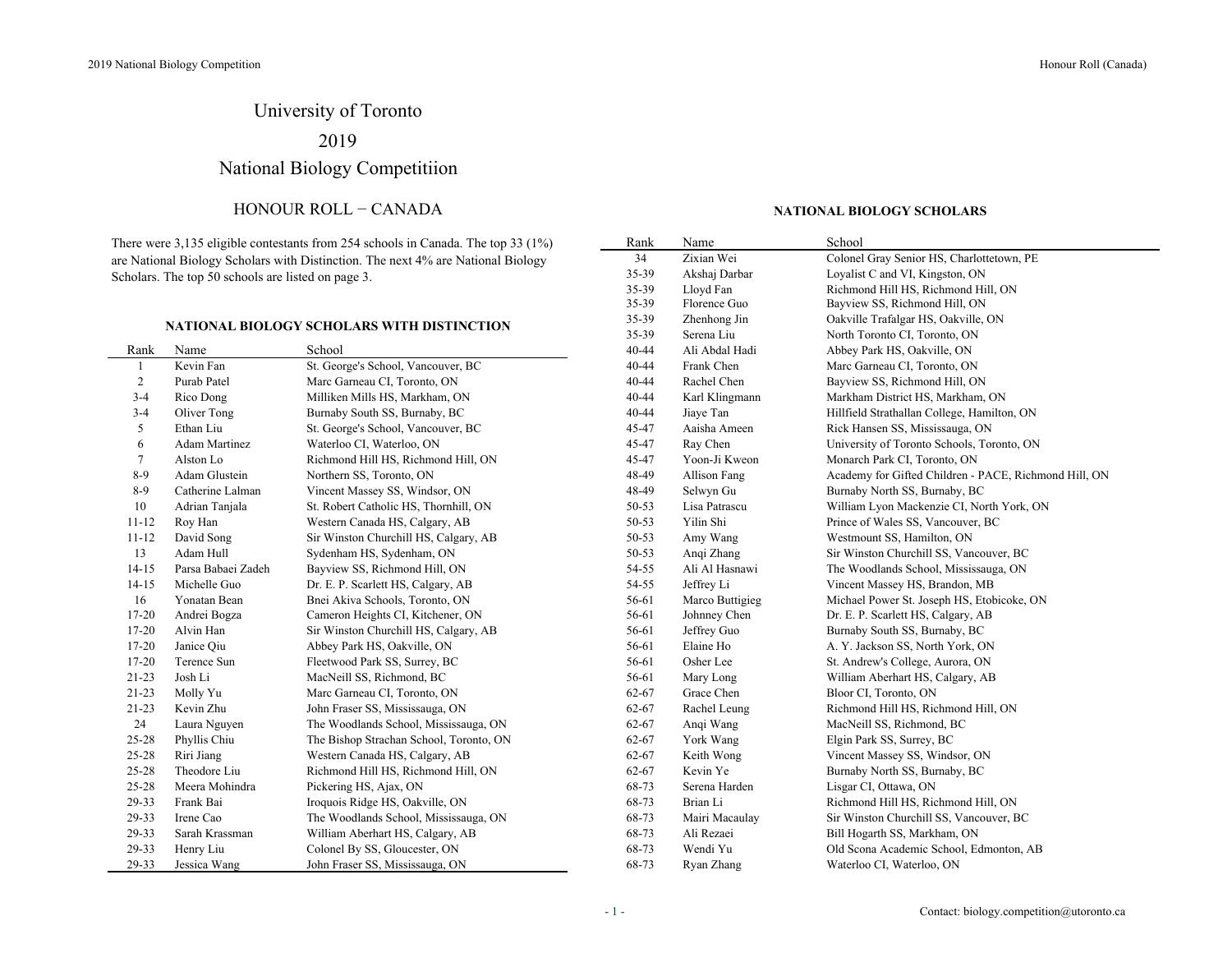### 2019 National Biology Competition Honour Roll (Canada) and Canada) Honour Roll (Canada)

120-129 Sean Jeong Richmond Hill HS, Richmond Hill, ON

| Dabeer Abdul Azeez            | The Woodlands School, Mississauga, ON                  | 120-129                                                                                         | Yuexi Liu              | YES Education Centre, Vancouver, BC                   |
|-------------------------------|--------------------------------------------------------|-------------------------------------------------------------------------------------------------|------------------------|-------------------------------------------------------|
| Oviya Ananthakrishna          | John Fraser SS, Mississauga, ON                        | 120-129                                                                                         | Mariya Peskova         | Cameron Heights CI, Kitchener, ON                     |
| Charley Cai                   | Burnaby North SS, Burnaby, BC                          | 120-129                                                                                         | Muhammad Sulman        | Bloor CI, Toronto, ON                                 |
| Isaiah Hazelwood              | Western Canada HS, Calgary, AB                         | 120-129                                                                                         | Alex Xiang             | Upper Canada College, Toronto, ON                     |
| Frank Li                      | Western Canada HS, Calgary, AB                         | 120-129                                                                                         | Tianyi Zhang           | Bayview SS, Richmond Hill, ON                         |
| Zhening Li                    | Sir John A. Macdonald SS, Waterloo, ON                 | 120-129                                                                                         | Elizabeth Zhou         | Bloor CI, Toronto, ON                                 |
| Hannah Nie                    | Marc Garneau CI, Toronto, ON                           | 130-142                                                                                         | Gloria Chen            | The Bishop Strachan School, Toronto, ON               |
| Andy Niu                      | Trinity College School, Port Hope, ON                  | 130-142                                                                                         | Daniel Fry             | Rosedale Heights School of the Arts, Toronto, ON      |
| Param Patel                   | SATEC @ W. A. Porter CI, Toronto, ON                   | 130-142                                                                                         | Chengliang Huang       | Woburn CI, Scarborough, ON                            |
| Settanan Plangsiri            | Brentwood College School, Mill Bay, BC                 | 130-142                                                                                         | Vaenthan Jeevarajah    | Agincourt CI, Agincourt, ON                           |
| Suli Wang                     | YES Education Centre, Vancouver, BC                    | 130-142                                                                                         | Evan Keenan            | Cairine Wilson SS, Orleans, ON                        |
| Huanyi Zhang                  | Centennial SS, Coquitlam, BC                           | 130-142                                                                                         | Michelle Le            | Michael Power St. Joseph HS, Etobicoke, ON            |
| Arthur Chu                    | L'Amoreaux CI, Agincourt, ON                           | 130-142                                                                                         | William LeBoeuf        | St. Andrew's College, Aurora, ON                      |
| Luke Liu                      | Peoples Christian Academy, Markham, ON                 | 130-142                                                                                         | Evan Liao              | Markville SS, Markham, ON                             |
| Kaylen Soriano                | North Toronto CI, Toronto, ON                          | 130-142                                                                                         | Faith Lum              | Earl Haig SS, North York, ON                          |
| Yujia Xu                      | YES Education Centre, Vancouver, BC                    | 130-142                                                                                         | Brian Ning             | Burnaby North SS, Burnaby, BC                         |
| Maximo van der Raadt          |                                                        | 130-142                                                                                         | Daniel Shteinbok       | Don Mills CI, Toronto, ON                             |
| Zev Friedman                  | Academy for Gifted Children - PACE, Richmond Hill, ON  | 130-142                                                                                         | Iain Slim              | The Woodlands School, Mississauga, ON                 |
| Jing Yi Li                    | Surrey Christian School - Secondary Campus, Surrey, BC | 130-142                                                                                         | Quinn Spence           | North Toronto CI, Toronto, ON                         |
| Alex Qi                       | Western Canada HS, Calgary, AB                         | 143-147                                                                                         | <b>Trystan Aranton</b> | Cameron Heights CI, Kitchener, ON                     |
| Junie Quach                   | William Lyon Mackenzie CI, North York, ON              | 143-147                                                                                         | Martin Leung           | Pierre Elliott Trudeau HS, Markham, ON                |
| Sami Berihun                  | Cameron Heights CI, Kitchener, ON                      | 143-147                                                                                         | James Liu              | Kitsilano SS, Vancouver, BC                           |
| Praveen Jeyarajah             | Marc Garneau CI, Toronto, ON                           | 143-147                                                                                         | Joshua Major           | Notre Dame College School, Welland, ON                |
| Raymond Lin                   | University of Toronto Schools, Toronto, ON             | 143-147                                                                                         | Bryce Wong             | St. George's School, Vancouver, BC                    |
| Eric Wang                     | Marc Garneau CI, Toronto, ON                           | 148-162                                                                                         | Ahmed Berih            | York Mills CI, North York, ON                         |
| Jeanette Wang                 |                                                        | 148-162                                                                                         | Connor Chin-Quee       | Cameron Heights CI, Kitchener, ON                     |
| Terry Wang                    | YES Education Centre, Vancouver, BC                    | 148-162                                                                                         | An Dang                | St. David Catholic SS, Waterloo, ON                   |
|                               | St. Robert Catholic HS, Thornhill, ON                  | 148-162                                                                                         | Alexis Fang            | Academy for Gifted Children - PACE, Richmond Hill, ON |
| Kelsey Gao                    | York Mills CI, North York, ON                          | 148-162                                                                                         | Jui Yi Hung            | Point Grey SS, Vancouver, BC                          |
| Kate Harvey                   | Glebe CI, Ottawa, ON                                   | 148-162                                                                                         | Alexandra Korolov      | Richmond Hill HS, Richmond Hill, ON                   |
| Jesse Lee                     | Western Canada HS, Calgary, AB                         | 148-162                                                                                         |                        | Loretto Abbey Catholic SS, Toronto, ON                |
| Asha McMullin                 |                                                        | 148-162                                                                                         | Alexia Lee             | William Aberhart HS, Calgary, AB                      |
| Insiya Fatima Moosavi         | Harold M. Brathwaite SS, Brampton, ON                  | 148-162                                                                                         | Michael Lee            | York Memorial CI, Toronto, ON                         |
| Peidong Qin                   | Vincent Massey HS, Brandon, MB                         | 148-162                                                                                         | Peggy Li               | Elgin Park SS, Surrey, BC                             |
| Ronny Thomas                  | St. Theresa of Lisieux Catholic HS, Richmond Hill, ON  | 148-162                                                                                         | Jesse Liu              | Richmond Hill HS, Richmond Hill, ON                   |
| Michael Giamberardino         | St. Mother Teresa High School, Nepean, ON              | 148-162                                                                                         | Minh Luu               | Harry Ainlay HS, Edmonton, AB                         |
| Robin Lu                      | Dr. E. P. Scarlett HS, Calgary, AB                     | 148-162                                                                                         | James Thacker          | Cameron Heights CI, Kitchener, ON                     |
| Minahil Noor                  | Vincent Massey HS, Brandon, MB                         | 148-162                                                                                         | Ayesha Umair           | John Fraser SS, Mississauga, ON                       |
| Abdul-Samad Olagunju          | Webber Academy, Calgary, AB                            | 148-162                                                                                         | Lauren Wong            | Westmount SS, Hamilton, ON                            |
| David Bogomolny               | Shaftesbury HS, Winnipeg, MB                           |                                                                                                 |                        |                                                       |
| Allison Chhor                 | Richmond Hill HS, Richmond Hill, ON                    |                                                                                                 |                        |                                                       |
| Meera Chopra                  | Thornlea SS, Thornhill, ON                             |                                                                                                 |                        |                                                       |
| Nick Cruickshanks             | St. Andrew's College, Aurora, ON                       |                                                                                                 |                        |                                                       |
| Mackenzie Mar                 | Webber Academy, Calgary, AB                            |                                                                                                 |                        |                                                       |
| Milad Saadati                 | Earl Haig SS, North York, ON                           |                                                                                                 |                        |                                                       |
| Jaclyn Jia Hui Woon           | William Lyon Mackenzie CI, North York, ON              |                                                                                                 |                        |                                                       |
| Pegah Abyaneh                 | Mulgrave School, West Vancouver, BC                    |                                                                                                 |                        |                                                       |
| Yashar Haghighi               | Earl Haig SS, North York, ON                           |                                                                                                 |                        |                                                       |
| Hussain Jan                   | West Humber CI, Toronto, ON                            |                                                                                                 |                        |                                                       |
| 109-112<br>120-129<br>120-129 | Kimia Asgari                                           | Webber Academy, Calgary, AB<br>Mentor College, Mississauga, ON<br>Martingrove CI, Etobicoke, ON |                        | Sophie Krokhine                                       |